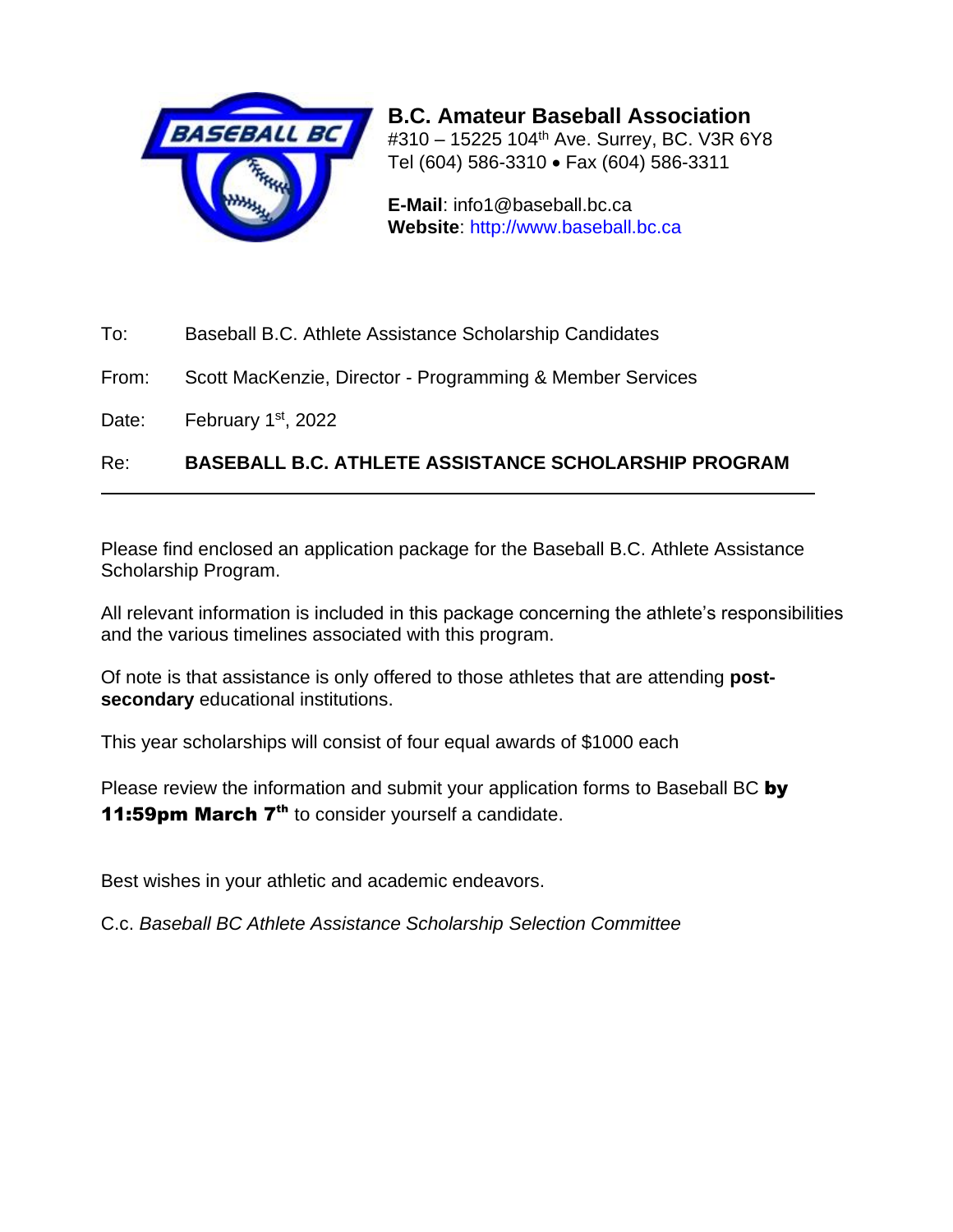



## **BASEBALL B.C. ATHLETE ASSISTANCE SCHOLARSHIP PROGRAM (BBC AASP) Guidelines for Selection of Athlete Recipients**

### **1.0 General**

The *Baseball B.C. Athlete Assistance Scholarship Program* (BBC AASP) is a student athlete-centered program of financial assistance funded & administered by the B.C Amateur Baseball Association (Baseball B.C.). The Program seeks to recognize and support BC high performance athletes striving to represent the Province and Canada in athletic competition. Athletes who have demonstrated the potential and commitment to attain this level of excellence can qualify for financial support, in the form of a scholarship, based on relative levels of development and competition achieved within the overall limits of funds available.

The program seeks to relieve some of the pressures associated with training and competition needs when participating in provincial, national, international and collegiate sport. The focus of BC AASP funding is for those athletes who are in the position to compete for Team BC &/or Team Canada and are just below those receiving Sport Canada funding, however athletes in receipt of Sport Canada funding may be eligible for BC AASP funding. This financial assistance will ensure a continuum of support for the development of national and international class BC athletes.

In other words, the Baseball BC Athlete Assistance Scholarship Program awards allocated funds to help defray training costs to worthy participants who meet the selection criteria provided in the text below.

### **Program Objectives**

- To contribute to improved performance and to focus support for Baseball BC athletes in the "training to compete" and "training to win" stages of Canadian Sport for Life – Long Term Athlete Development Model
- To increase the number of Baseball BC athletes reaching federal carding status thus expanding BC representation on national teams and at eligible major international multisport Games
- To assist Baseball BC athletes in reaching their athletic potential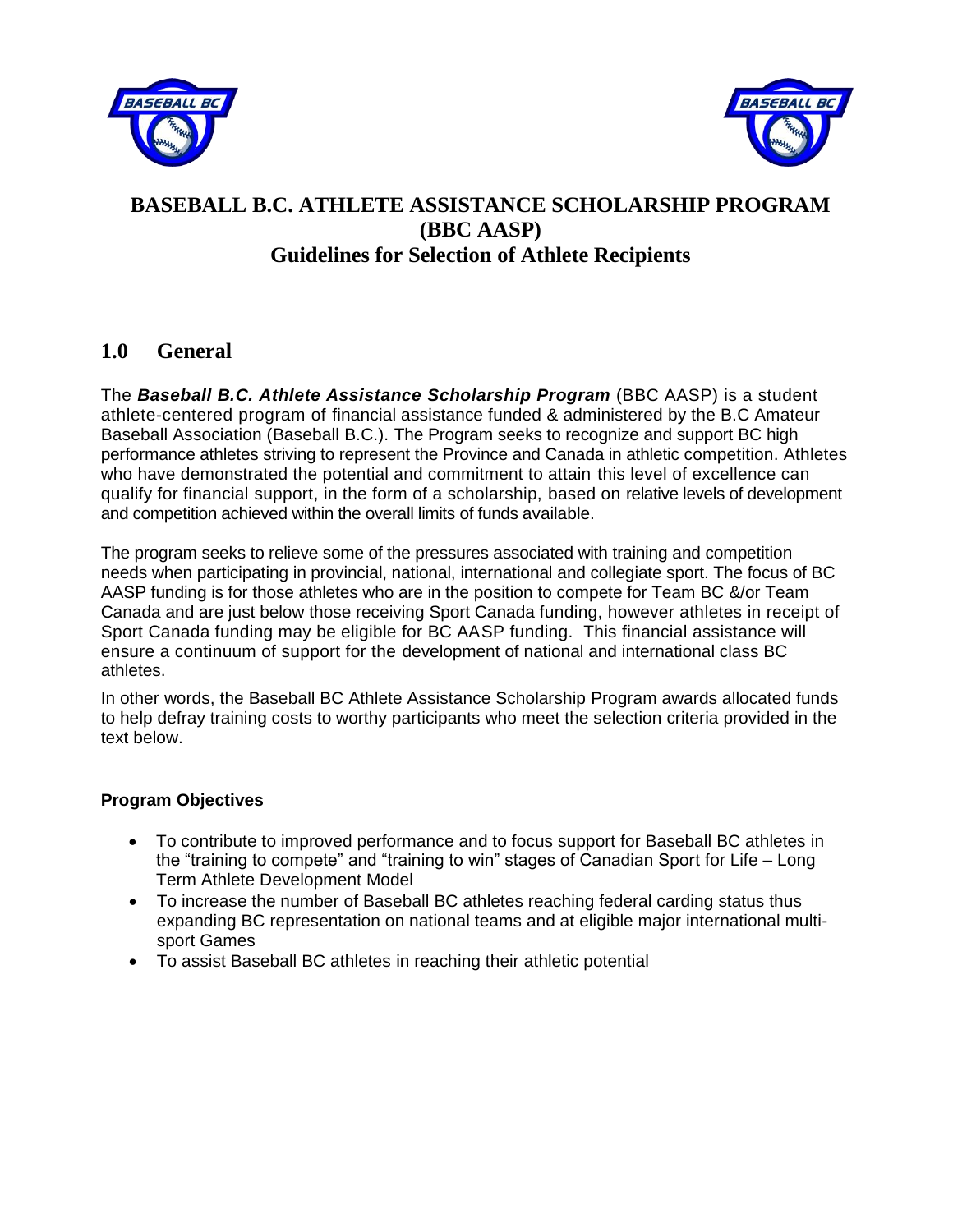## **2.0 Administration of the Baseball BC Athlete Assistance Program (BBC AASP)**

**The Selection Committee:** The Baseball BC AASP Selection Committee is responsible for the identification, nomination, and ranking of athletes for funding assistance through the Baseball BC Athlete Assistance Scholarship Program. The Selection Committee will be composed of individuals from the broad-based membership of Baseball BC.

**Applications:** All applicants must meet the Baseball BC selection criteria as identified in Section 4 **Note: The application by an athlete does not guarantee that the athlete will receive Baseball BC AASP funding***.*

**Equitable:** Athletes at differing levels of excellence may receive commensurate levels of financial support, based on the selection criteria and rankings established by Baseball BC (see Section 4.0). This process will consider to any educational or working environment of the athlete, the required time and financial commitment of the athlete to excel in the sport of Baseball, and the overall limits of funds available.

## **3.0 Eligibility Requirements for the Athlete Assistance Program**

**Training and Competition:** This program is aligned with the Canadian Sport for life – Long Term Athlete Development (LTAD) Model, therefore athletes should be involved in programs & competitions that are within the LTAD stages or "Train to Compete" and/or "Train to Win" as defined by Baseball Canada. Athletes who meet the eligible stages of the LTAD model are expected to be involved in a year-round training plan and regularly working with a high level NCCP coach.

**Citizenship and Residency:** To be eligible for an award, an athlete must be a Canadian citizen or be of landed immigrant status, and a resident of British Columbia for at least three months prior to his/her date of application.

**Use of Banned Substances and Methods:** BC's Policy on Sport and Physical Activity clearly outlines the "ethical pursuit of excellence" – which includes competing without the use of banned substances – as one of its pillars of support to sport. Baseball BC & The Province of British Columbia strongly opposes the use of prohibited substances and methods as they are contrary to the ethics of sport and may be harmful to the health of athletes. Suspended athletes will be declared permanently ineligible for Baseball BC Athlete Assistance Scholarship Funding.

**Coaching:** To aid in being eligible for funding assistance, athletes should be regularly coached by individuals who meet the established coaching qualification criteria such as the National Coaching Certification Program (NCCP) standards (see Section 4).

**Commitment to Baseball BC:** Any athlete receiving financial assistance from Baseball BC must be available for provincial team selections, if applicable, unless made unavailable due to national program commitments, and if selected, commit to train and represent British Columbia and the sport of Baseball in the applicable competition.

**PSO Membership:** Athletes receiving financial assistance must be or previously been members in good standing of Baseball BC. They are also expected to make themselves available to contribute to athlete development and coaching development programs delivered by baseball in BC.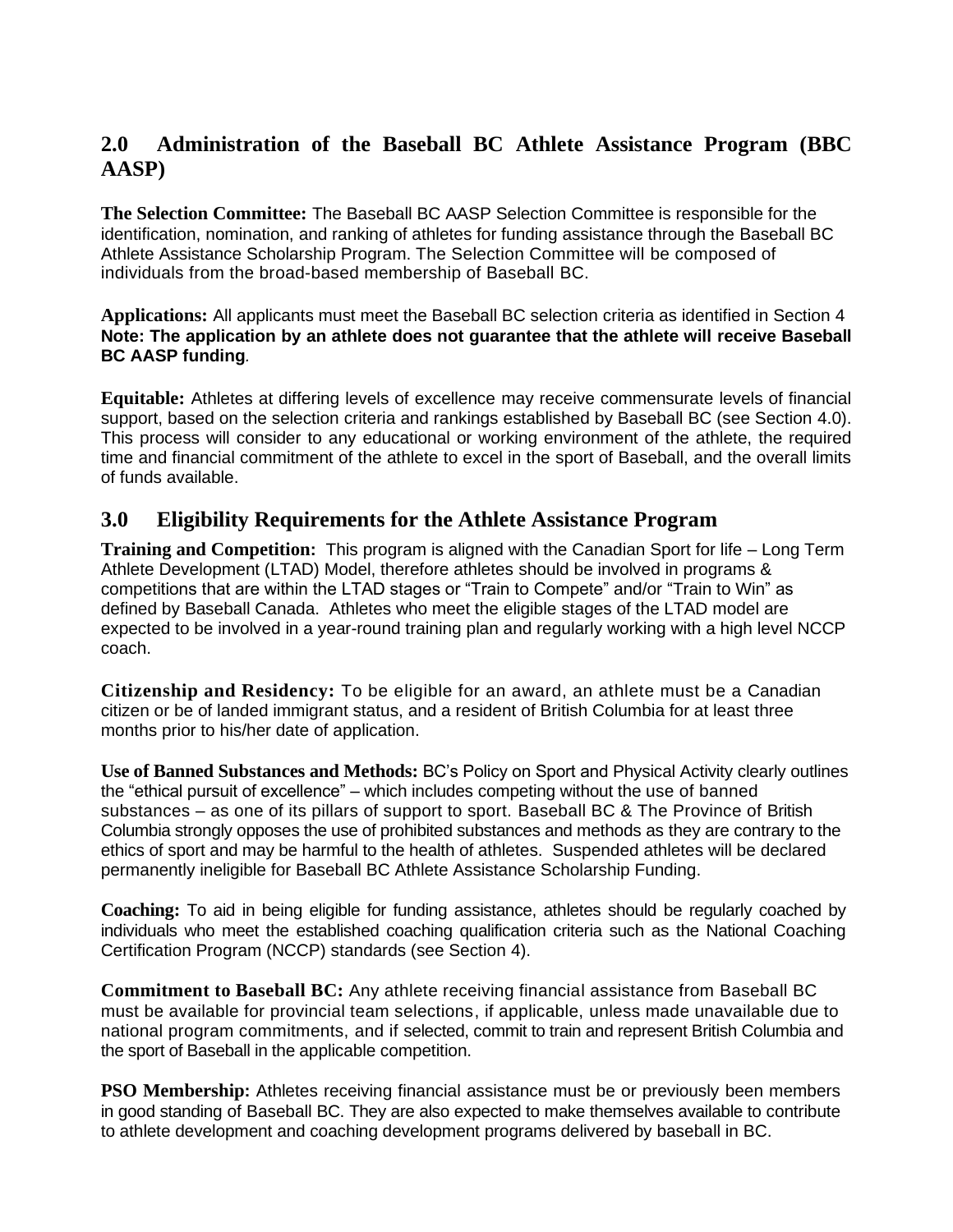**Federally Carded Athletes:** Athletes receiving Sport Canada funding (S1/S2) are eligible for BC AASP funding.

**Athlete Selection:** Athlete selection will be made according to the criteria set out in Section 4 of this document, with preference given to developing high performance athletes.

**Selection Criteria:** The Baseball BC AASP Selection Committee is responsible for developing and publishing the selection criteria and standards that will be utilized in the identification, ranking and selection of athletes. It is the responsibility of the Selection Committee to ensure fair, equitable and consistent application of the standards.

**Funding Level:** Consideration by the Selection Committee will be given to the required time and financial commitment required to excel in the sport, and the educational or working environment of the athlete. Total available funding is \$4000.

**Use of Funds:** Athletes receiving funding through Baseball BC AASP can spend the funding obtained for the following purposes:

- Tuition Costs
- Normal living costs
- Costs directly associated with training
- Costs associated with attending training camps and competitions (entry fees, travel, etc...)
- Sport specific equipment

## **4.0 Baseball BC AASP Selection Criteria**

#### **Tangible criteria required for selection are as follows:**

- 1. Athlete must have participated in Baseball BC's High-Performance Programming
- 2. Athlete must be registered & attending a Post-Secondary Institution, both currently (spring) & for a full semester (fall/winter) before applying.
	- **a.** Proof of Registration for spring must be supplied with application
- 3. Athlete must achieve & maintain a minimal Grade Point Average (GPA) of 2.50 or 62.5% **a.** Copy of Transcript must be supplied with application
- 4. Athlete must commit to representing Baseball B.C. & Baseball Canada when requested
- 5. Athlete must be a "in good standing" with Baseball BC

#### **The following are the criteria which will be used by the Selection Committee as guidelines for Baseball athletes seeking to qualify for the Baseball B.C. Athlete Assistance Scholarship Program.**

- 1. Meet all eligibility requirements.
- 2. Demonstrate a continued commitment to Baseball training using LTAD ideals.
- 3. Coached or instructed by those meeting NCCP equivalencies for Baseball to be considered
- 4. Demonstrate excellence in performance &/or potential for improvement in the sport of Baseball
- 5. Demonstrate dedication to Baseball other than training
- 6. Contribute to the development of Baseball in BC for minimal 3 month a year.
- 7. Overall attitude, commitment, & desire to excel in Baseball
- 8. Personal deportment & citizenship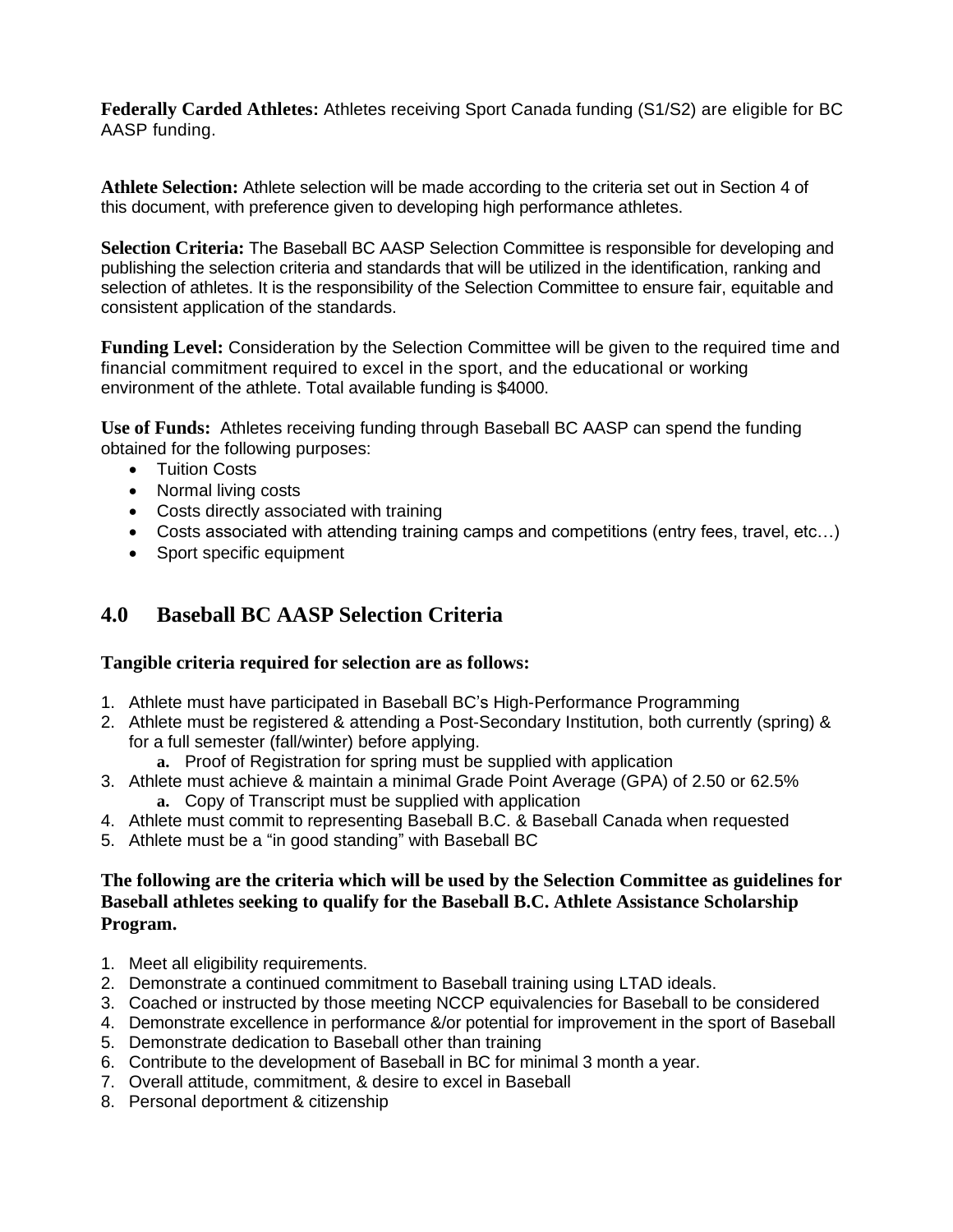



## **BASEBALL B.C. ATHLETE SCHOLARSHIP APPLICATION**

|     | PLEASE TYPE OR PRINT CLEARLY                                                                                                                                                                                                                                                                                               |
|-----|----------------------------------------------------------------------------------------------------------------------------------------------------------------------------------------------------------------------------------------------------------------------------------------------------------------------------|
|     | $\triangleright$ CITY: $\overline{\phantom{a}}$<br>$\triangleright$ POSTAL CODE: $\overline{\phantom{a}}$<br>$\triangleright$ E-MAIL: $\blacksquare$<br>> PHONE NUMBERS:(1) (2)                                                                                                                                            |
| 2.  | <b>COLLEGE / UNIVERSITY:</b><br>the contract of the contract of the contract of the contract of the contract of the contract of<br>> ACADEMIC YEAR: Network and ACADEMIC YEAR:<br>> POST SECONDARY PROGRAM: Network and ASS ASSESSMENT PROGRAM:                                                                            |
| 3.  | <b>BASEBALL PROGRAMING:</b><br>$\triangleright$ B.C. CONTRIBUTIONS PAST 12 MONTHS:<br>$\pm$ FEEL FREE TO ATTACH MORE INFORMATION THAT WILL HELP                                                                                                                                                                            |
| 4а. | <b>REFERENCE NAME #1:</b>                                                                                                                                                                                                                                                                                                  |
| 4b. | <b>REFERENCE NAME #2:</b><br><u> 1989 - Andrea Stadt Britain, amerikansk politiker (</u><br>> PHONE NUMBER(s): Next Assembly a material contract of the set of the set of the set of the set of the set of the set of the set of the set of the set of the set of the set of the set of the set of the set of the set of t |

### SEND VIA MAIL W/ SUPPORTING DOCUMENTATION TO:

Baseball BC #310 – 15225 104th Ave Surrey, BC V3R-6Y8 (604) 586-3310 / (604) 586-3311 (Fax)